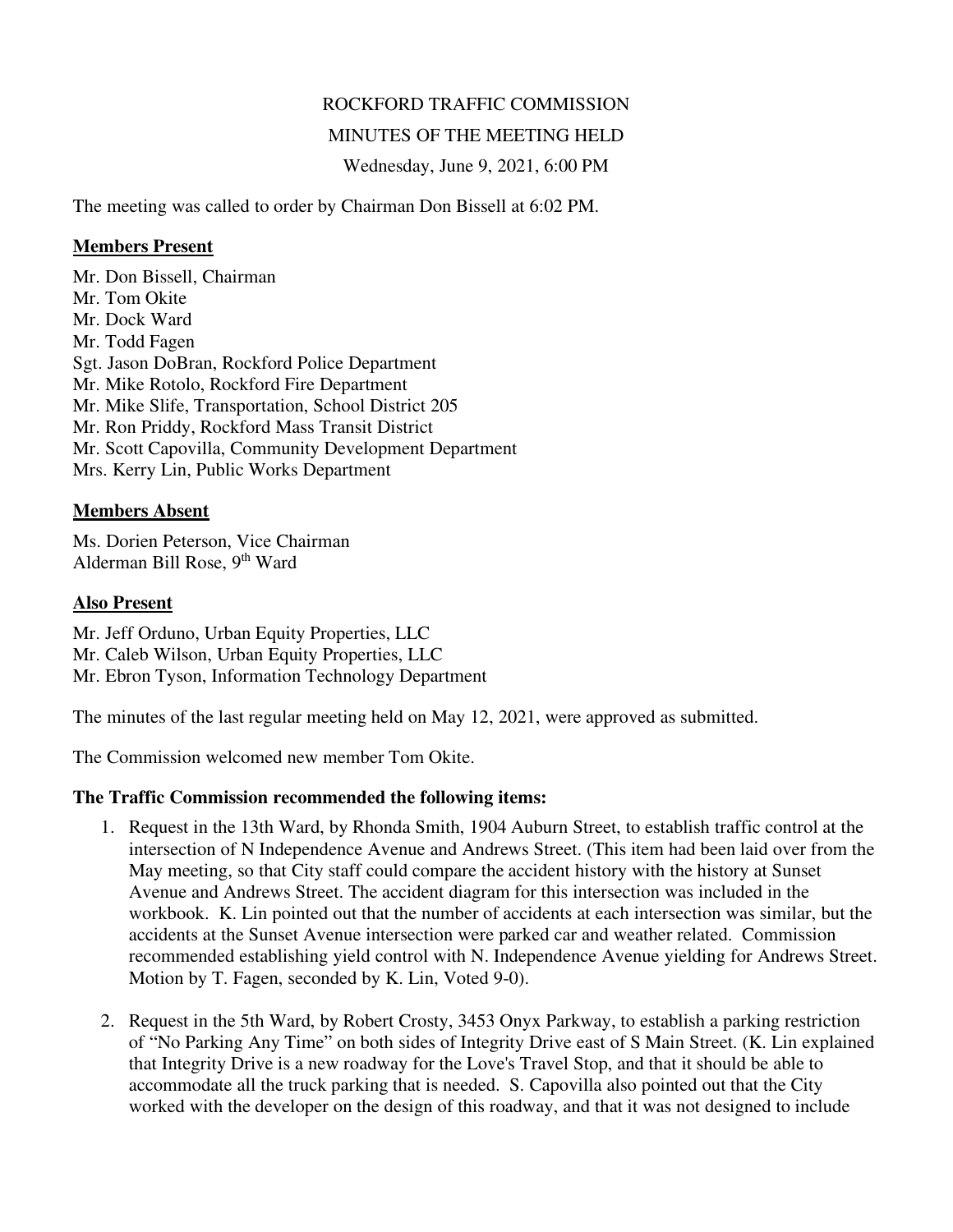width for parking. Commission recommended establishing "No Parking Any Time" on both sides of Integrity Drive east of S Main Street. Motion by D. Bissell, seconded by D. Ward, Voted 9-0).

- 3. Request in the 12th Ward, by Jeremy Callahan, 3502 Louise Street, to establish traffic control at the intersection of Belmont Boulevard and Louise Street. (K. Lin pointed out that there have been two accidents at the intersection, and that Louise Street has the lighter traffic volume. There does not appear to be any sight issues. Commission recommended establishing yield control with Louise Street yielding for Belmont Boulevard. Motion by T. Fagen, seconded by D. Ward, Voted 9-0).
- 4. Request in the 11th Ward, from the Rockford Police Department, to establish "Official Car Parking", Monday through Friday 7am to 5pm, on the east side of 10th Street from Broadway to 380 feet north of Broadway, thus repealing the existing parking restrictions of "No Parking Any Time" on the east side of 10th Street from 30 feet north of Broadway to 190 feet north of Broadway and from 170 feet north of Broadway to 340 feet north of Broadway. (K. Lin pointed out that the exhibit in the workbook incorrectly showed the requested restriction extending past the RPD property line. J. DoBran confirmed that the request is to extend only to this northern property line. S. Capovilla gave some history of the existing restrictions. Commission recommended establishing "Official Car Parking", Monday through Friday 7am to 5pm, on the east side of 10th Street from Broadway to 380 feet north of Broadway, thus repealing the existing parking restrictions of "No Parking Any Time" on the east side of 10th Street from 30 feet north of Broadway to 190 feet north of Broadway and from 170 feet north of Broadway to 340 feet north of Broadway. Motion by T. Fagen, seconded by J. DoBran, Voted 9-0).
- 5. Request in the 6th Ward, by City Staff, to repeal 20mph School Speed Limit on Hanson Street from frontage/3020 11th Street to St. Edward's School. (This and the following seven items were discussed together. K. Lin explained that these items were due to the closure of several schools. M. Slife asked for clarification of the limits of item number 6 below, and K. Lin replied that the existing Ordinance reads "200 feet west of Belmont Boulevard", but that the actual limits are 110 feet west of Eggleston Rd to 200 feet east of Charlotte Drive. Commission recommended repealing 20mph School Speed Limits at the locations designated in this and item numbers 6 through 9 below. Commission also recommended repealing the Passenger Loading Zones 7:30am-4:00pm at the locations designated in item numbers 10 and 11 below. Finally, the Commission recommended repealing "No Parking - Bus Stop on Regular School Days 7:30am-4:00pm" at the location designated in item number 12 below. Motion by M. Slife, seconded by R. Priddy, Voted 9-0).
- 6. Request in the 14th Ward, by City Staff, to repeal 20mph School Speed Limit on Charles Street from 200 feet west of Belmont Boulevard to 200 feet east of Charlotte Drive. (See above).
- 7. Request in the 9th Ward, by City Staff, to repeal 20mph School Speed Limit on Bell Avenue from Rockton Avenue to Ridge Avenue. (See above).
- 8. Request in the 9th Ward, by City Staff, to repeal 20mph School Speed Limit on Fulton Avenue from Rockton Avenue to Ridge Avenue. (See above).
- 9. Request in the 3rd Ward, by City Staff, to repeal 20mph School Speed Limit on Myott Avenue from Sheridan Street to Sherman Street. (See above).
- 10. Request in the 3rd Ward, by City Staff, to repeal Passenger Loading Zone 7:30am-4:00pm on the south side of Myott Ave from Sheridan Street to Sherman Street. (See above).